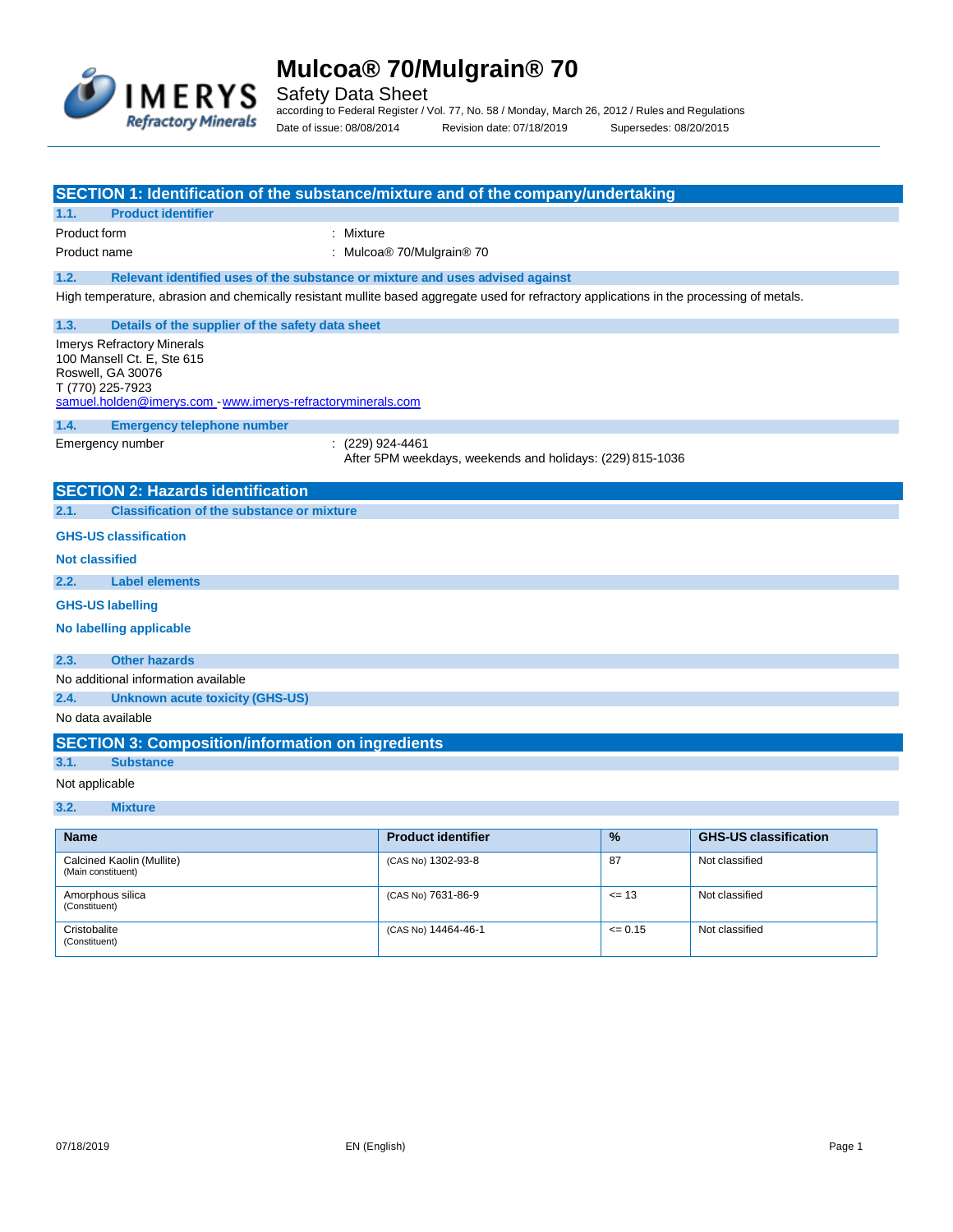Safety Data Sheet

according to Federal Register / Vol. 77, No. 58 / Monday, March 26, 2012 / Rules and Regulations

| <b>SECTION 4: First aid measures</b>                                |                                                                                                                                                                                                                                                                                                                                                                                                                                                                                                                                                                                                                                                                                                  |
|---------------------------------------------------------------------|--------------------------------------------------------------------------------------------------------------------------------------------------------------------------------------------------------------------------------------------------------------------------------------------------------------------------------------------------------------------------------------------------------------------------------------------------------------------------------------------------------------------------------------------------------------------------------------------------------------------------------------------------------------------------------------------------|
| <b>Description of first aid measures</b><br>4.1.                    |                                                                                                                                                                                                                                                                                                                                                                                                                                                                                                                                                                                                                                                                                                  |
| First-aid measures general                                          | : Never give anything by mouth to an unconscious person. If you feel unwell, seek medical advice<br>(show the label where possible).                                                                                                                                                                                                                                                                                                                                                                                                                                                                                                                                                             |
| First-aid measures after inhalation                                 | Immediate effects are not anticipated. If large amounts of dusts are inhaled, remove to fresh air.<br>If breathing problems occur, a certified professional should administer oxygen or CPR if<br>indicated. Seek immediate medical attention.                                                                                                                                                                                                                                                                                                                                                                                                                                                   |
| First-aid measures after skin contact                               | Remove affected clothing and wash all exposed skin area with mild soap and water, followed by<br>warm water rinse.                                                                                                                                                                                                                                                                                                                                                                                                                                                                                                                                                                               |
| First-aid measures after eye contact                                | Rinse immediately with plenty of water. Obtain medical attention if pain, blinking or redness<br>persists.                                                                                                                                                                                                                                                                                                                                                                                                                                                                                                                                                                                       |
| First-aid measures after ingestion                                  | : Rinse mouth. Do NOT induce vomiting.                                                                                                                                                                                                                                                                                                                                                                                                                                                                                                                                                                                                                                                           |
| 4.2.<br>Most important symptoms and effects, both acute and delayed |                                                                                                                                                                                                                                                                                                                                                                                                                                                                                                                                                                                                                                                                                                  |
| Symptoms/injuries                                                   | : Scratching or physical damage to the eyes can cause irritation, redness, pain, tear formation,<br>blurred vision, and light sensitivity. Symptoms of silicosis include phlegm, coughing, and<br>characteristic x-rays. The damaged lungs will become increasingly less able to provide the body<br>with oxygen causing tiredness, shortness of breath, decreased capacity to work, and can result<br>in death by cardiac failure or by the destruction of lung tissue. Shortness of breath upon exertion<br>is one of the most common symptoms of silicosis and limited chest expansion is the most<br>common physical sign.                                                                   |
| Symptoms/injuries after inhalation                                  | : Long-term dust exposure may aggravate pre-existing respiratory disease. Persons who<br>develop silicosis have greatly increased risks of developing tuberculosis and workers who are<br>exposed to crystalline silica and smoke have increased risks of lung damage.                                                                                                                                                                                                                                                                                                                                                                                                                           |
| Symptoms/injuries after skin contact                                | : None anticipated under normal conditions and use.                                                                                                                                                                                                                                                                                                                                                                                                                                                                                                                                                                                                                                              |
| Symptoms/injuries after eye contact                                 | : Particulate matter may scratch the cornea or cause other mechanical injury to the eye.                                                                                                                                                                                                                                                                                                                                                                                                                                                                                                                                                                                                         |
| Symptoms/injuries after ingestion                                   | Practically non-toxic. Ingestion is not anticipated under normal working conditions.                                                                                                                                                                                                                                                                                                                                                                                                                                                                                                                                                                                                             |
| Chronic symptoms                                                    | Reported inhalation of respirable cristobalite over a number of years can cause lung disease<br>(silicosis) and increase the risks of developing respiratory cancer. Silicosis is a progressive<br>fibrotic pneumoconiosis which greatly decreases the ability of the lungs to provide oxygen<br>(decreased pulmonary capacity). The disease may progress even if the worker is removed from<br>exposure. The extent and severity of lung injury depends on a variety of factors including particle<br>size, percentage of silica, natural resistance, dust concentration and length of exposure. Long-<br>term exposure to kaolin dust has caused fibrosis in experimental animals and workers. |

No additional information available **4.3. Indication of any immediate medical attention and special treatment needed**

|                  | <b>SECTION 5: Firefighting measures</b>               |                                                                                                                                                                                                                                                                              |
|------------------|-------------------------------------------------------|------------------------------------------------------------------------------------------------------------------------------------------------------------------------------------------------------------------------------------------------------------------------------|
| 5.1.             | <b>Extinguishing media</b>                            |                                                                                                                                                                                                                                                                              |
|                  | Suitable extinguishing media                          | : Any. Use media appropriate for surrounding fire.                                                                                                                                                                                                                           |
|                  | Unsuitable extinguishing media                        | : Do not use a heavy water stream.                                                                                                                                                                                                                                           |
| 5.2.             | Special hazards arising from the substance or mixture |                                                                                                                                                                                                                                                                              |
| Fire hazard      |                                                       | : Not flammable.                                                                                                                                                                                                                                                             |
| Explosion hazard |                                                       | $:$ Product will not burn.                                                                                                                                                                                                                                                   |
| 5.3.             | <b>Advice for firefighters</b>                        |                                                                                                                                                                                                                                                                              |
|                  | Firefighting instructions                             | : Use water spray or fog for cooling exposed containers. Exercise caution when fighting any<br>chemical fire. Prevent fire-fighting water from entering environment.                                                                                                         |
|                  | Protection during firefighting                        | : Do not enter fire area without proper protective equipment, including respiratory protection.<br>Firefighters should wear a NIOSH approved full-facepiece self-contained breathing apparatus<br>(SCBA) operated in positive pressure mode and full turnout or bunker gear. |
|                  | <b>CECTION 6: Accidental release measures</b>         |                                                                                                                                                                                                                                                                              |

| <b>SECTION 6: Accidental release measures</b> |                                                                     |                                                                                                                                                |
|-----------------------------------------------|---------------------------------------------------------------------|------------------------------------------------------------------------------------------------------------------------------------------------|
| 6.1.                                          | Personal precautions, protective equipment and emergency procedures |                                                                                                                                                |
| General measures                              |                                                                     | Isolate hazard area and deny entry to unauthorized and/or unprotected personnel. Do not walk<br>through or otherwise scatter spilled material. |
| 6.1.1.                                        | For non-emergency personnel<br>Emergency procedures                 | Evacuate unnecessary personnel.                                                                                                                |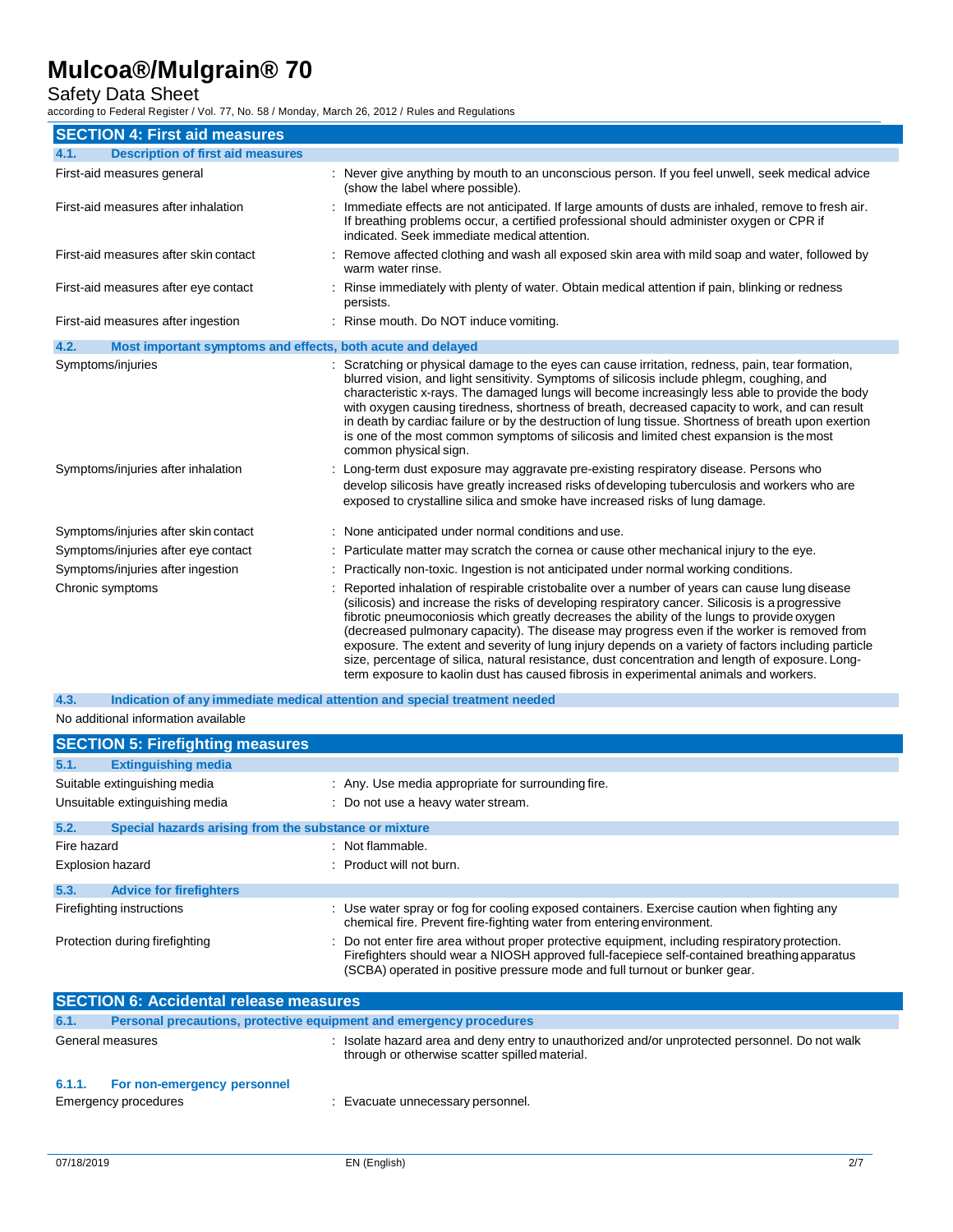Safety Data Sheet

according to Federal Register / Vol. 77, No. 58 / Monday, March 26, 2012 / Rules and Regulations

| 6.1.2.                                                                                                  | For emergency responsers                             |                                              |
|---------------------------------------------------------------------------------------------------------|------------------------------------------------------|----------------------------------------------|
|                                                                                                         | Protective equipment                                 | : Equip cleanup crew with proper protection. |
|                                                                                                         | Emergency procedures                                 | $\therefore$ Ventilate area.                 |
| 6.2.                                                                                                    | <b>Environmental precautions</b>                     |                                              |
| Prevent entry to sewers and public waters. Notify authorities if liquid enters sewers or public waters. |                                                      |                                              |
| 6.3.                                                                                                    | Methods and material for containment and cleaning up |                                              |

| Methods for cleaning up | : For small spills, clean with a vacuum with a filtration system sufficient to remove and prevent<br>recirculation of crystalline silica (a vacuum equipped with a high-efficiency particulate air (HEPA)<br>filter is recommended). For large spills, use a fine spray or mist to control dust creation and<br>carefully scoop or shovel into clean dry container for later reuse or disposal. DO NOT USE DRY |
|-------------------------|----------------------------------------------------------------------------------------------------------------------------------------------------------------------------------------------------------------------------------------------------------------------------------------------------------------------------------------------------------------------------------------------------------------|
|                         | SWEEPING OR COMPRESSED AIR TO CLEAN SPILLS. Completely remove dusts to prevent<br>recirculation of crystalline silica.                                                                                                                                                                                                                                                                                         |

#### **6.4. Reference to other sections**

See Heading 8. Exposure controls and personal protection.

| <b>SECTION 7: Handling and storage</b>                               |                                                                                                                                                                                                                                                                                                                                                                                                                                                                                             |
|----------------------------------------------------------------------|---------------------------------------------------------------------------------------------------------------------------------------------------------------------------------------------------------------------------------------------------------------------------------------------------------------------------------------------------------------------------------------------------------------------------------------------------------------------------------------------|
| <b>Precautions for safe handling</b><br>7.1.                         |                                                                                                                                                                                                                                                                                                                                                                                                                                                                                             |
| Precautions for safe handling                                        | : DO NOT use compressed air or dry sweeping to remove dust from work area. Use a vacuum<br>with adequate filtration system to remove dusts. If an appropriate vacuum is unavailable, only<br>wet-clean-up methods should be used (i.e. misting). Moisture should be added as necessary to<br>reduce exposure to airborne respirable silica dust. Do not handle until all safety precautions have<br>been read and understood.                                                               |
|                                                                      | Comply with OSHA Hazard Communication Rule 29 CFR 1910.1200, and applicable federal,<br>state, and local worker or community "right to know" laws and regulations during storage, use<br>and disposal of this product. For further information, consult the American Society for Testing<br>and Materials (ASTM) standard practice. standard practice. ASTM E 1132 Revision 99A,<br>"Standard Practice for Health Requirements Relating to Occupational Exposure to Crystalline<br>Silica." |
| Hygiene measures                                                     | : Wash hands and other exposed areas with mild soap and water before eating, drinking or<br>smoking and when leaving work.                                                                                                                                                                                                                                                                                                                                                                  |
| 7.2.<br>Conditions for safe storage, including any incompatibilities |                                                                                                                                                                                                                                                                                                                                                                                                                                                                                             |
| Storage conditions                                                   | : Store in dry area in closed containers.                                                                                                                                                                                                                                                                                                                                                                                                                                                   |
| Incompatible products                                                | : Oxidizing agent.                                                                                                                                                                                                                                                                                                                                                                                                                                                                          |
| Storage area                                                         | : Storage and work areas should be periodically cleaned to minimize dust accumulation. Avoid<br>dust inhalation and promulgation.                                                                                                                                                                                                                                                                                                                                                           |

### **7.3. Specific end use(s)**

No additional information available

| <b>SECTION 8: Exposure controls/personal protection</b> |                                     |                                                               |  |  |
|---------------------------------------------------------|-------------------------------------|---------------------------------------------------------------|--|--|
| 8.1.<br><b>Control parameters</b>                       |                                     |                                                               |  |  |
|                                                         |                                     |                                                               |  |  |
| Calcined Kaolin (Mullite) (1332-58-7)                   |                                     |                                                               |  |  |
| <b>USA ACGIH</b>                                        | ACGIH TWA (mg/m <sup>3</sup> )      | $2 \text{ mg/m}^3$                                            |  |  |
| <b>USA ACGIH</b>                                        | Remark (ACGIH)                      | Pneumoconiosis                                                |  |  |
| <b>USA OSHA</b>                                         | OSHA PEL (TWA) (mg/m <sup>3</sup> ) | 15 mg/m <sup>3</sup> Total Dust (5 mg/m3 Respirable fraction) |  |  |
|                                                         |                                     |                                                               |  |  |
| Amorphous silica (7631-86-9)                            |                                     |                                                               |  |  |
| <b>USA OSHA</b>                                         | OSHA PEL (TWA) (mg/m <sup>3</sup> ) | 20 mppcf $(80 \text{ mg/m}^3/\% \text{SiO2})$                 |  |  |
| <b>USA OSHA</b>                                         | Remark (US OSHA)                    | See Appendix C (Mineral Dusts)                                |  |  |
|                                                         |                                     |                                                               |  |  |
| <b>Cristobalite (14464-46-1)</b>                        |                                     |                                                               |  |  |
| <b>USA ACGIH</b>                                        | ACGIH TWA (mg/m <sup>3</sup> )      | $0.025$ mg/m <sup>3</sup> A2                                  |  |  |
| USA OSHA                                                | OSHA PEL (TWA) (mg/m <sup>3</sup> ) | $= 5$ mg/m <sup>3</sup> /(%SiO2 + 2) Resp                     |  |  |
| <b>USA OSHA</b>                                         | Remark (US OSHA)                    | $(3)$ See Table Z-3.                                          |  |  |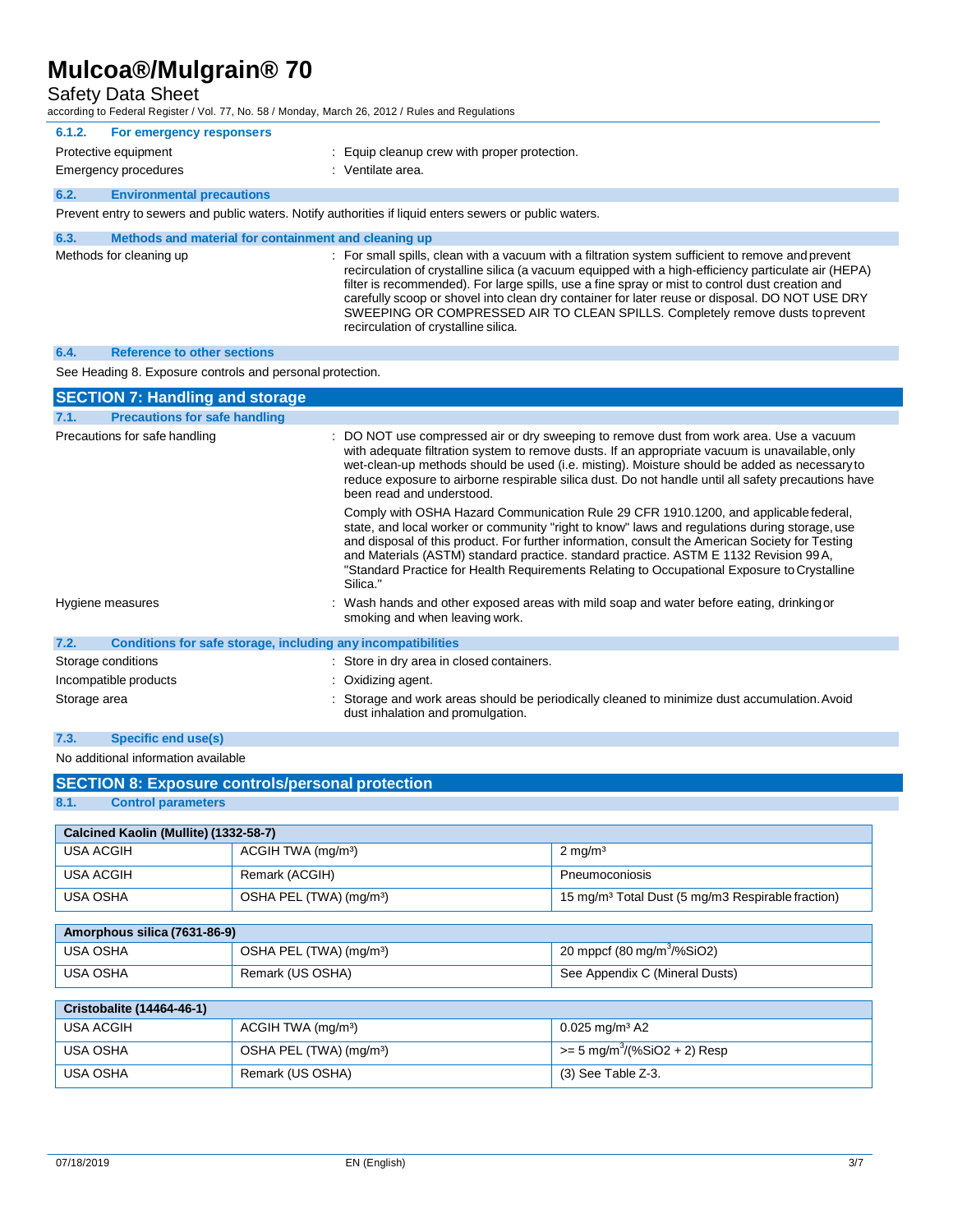Safety Data Sheet

according to Federal Register / Vol. 77, No. 58 / Monday, March 26, 2012 / Rules and Regulations

| 8.2.                             | <b>Exposure controls</b>      |                                                                                                                                                                                                                                                                                                                                                                                                                                                                                                                                                                                                                                                                                                                        |
|----------------------------------|-------------------------------|------------------------------------------------------------------------------------------------------------------------------------------------------------------------------------------------------------------------------------------------------------------------------------------------------------------------------------------------------------------------------------------------------------------------------------------------------------------------------------------------------------------------------------------------------------------------------------------------------------------------------------------------------------------------------------------------------------------------|
| Appropriate engineering controls |                               | : Enclosed processes used in combination with local exhaust ventilation as necessary to control<br>air contaminants at or below acceptable exposure guidelines. Collection systems must be<br>designed and maintained to prevent the accumulation and recirculation of respirable silica into<br>the workplace.                                                                                                                                                                                                                                                                                                                                                                                                        |
|                                  |                               | OTHER: Where there is a potential exposure to free silica (cristobalite), the following warnings<br>should be readily visible and posted near entrances or access-ways to work areas: WARNING!<br>FREE SILICA WORK AREA. Unauthorized persons keep out. The following warning should be<br>posted within the work area where potential exposure may occur: WARNING! FREE SILICA<br>WORK AREA. Avoid Breathing Dust. May Cause Delayed Lung Injury (silicosis). (NIOSH Criteria<br>Document, Occupational Exposure to Crystalline Silica, pg. 5, 1974). Medical surveillance<br>program in accordance with "Criteria for a Recommended Standard Occupational Exposure to<br>Crystalline Silica", NIOSH, pp.: 2-4, 1974. |
|                                  | Personal protective equipment | : Under normal working conditions, below acceptable exposure guidelines, none is required.                                                                                                                                                                                                                                                                                                                                                                                                                                                                                                                                                                                                                             |
| Hand protection                  |                               | : Wear protective gloves.                                                                                                                                                                                                                                                                                                                                                                                                                                                                                                                                                                                                                                                                                              |
| Eye protection                   |                               | : Chemical goggles or safety glasses.                                                                                                                                                                                                                                                                                                                                                                                                                                                                                                                                                                                                                                                                                  |
|                                  | Skin and body protection      | : Under dusty conditions, employees should wear coveralls or other suitable work clothing.<br>Contaminated clothing must be vacuumed before removal. DO NOT REMOVE dusts from<br>clothing by blowing or shaking.                                                                                                                                                                                                                                                                                                                                                                                                                                                                                                       |
|                                  | Respiratory protection        | : Appropriate respirator selection is dependent upon the magnitude of exposure and must be<br>selected in accordance with 29 CFR 1910.134. For air concentrations above the PEL to 2.5<br>mg/m3 crystalline silica, a NIOSH approved full facepiece air-purifying respirator with a HEPA<br>filter or powered air-purifying respirator with a tight-fitting facepiece and HEPA filter may be worn.                                                                                                                                                                                                                                                                                                                     |
| Other information                |                               | : Do not eat, drink or smoke during use.                                                                                                                                                                                                                                                                                                                                                                                                                                                                                                                                                                                                                                                                               |

| <b>SECTION 9: Physical and chemical properties</b>            |                              |
|---------------------------------------------------------------|------------------------------|
| Information on basic physical and chemical properties<br>9.1. |                              |
| Physical state                                                | : Solid                      |
| Color                                                         | : White to grayish in color. |
| Odor                                                          | : Odorless.                  |
| Odor threshold                                                | : No data available          |
| pH                                                            | $: 6.5 - 8$                  |
| Relative evaporation rate (butylacetate=1)                    | : No data available          |
| Melting point                                                 | : 1650 °C (3000 °F)          |
| Freezing point                                                | : No data available          |
| Boiling point                                                 | : No data available          |
| Flash point                                                   | : No data available          |
| Auto-ignition temperature                                     | : No data available          |
| Decomposition temperature                                     | : No data available          |
| Flammability (solid, gas)                                     | : No data available          |
| Vapor pressure                                                | : No data available          |
| Relative vapor density at 20 °C                               | : No data available          |
| Relative density                                              | : No data available          |
| Solubility                                                    | : Insoluble.                 |
| Log Pow                                                       | : No data available          |
| Log Kow                                                       | : No data available          |
| Viscosity, kinematic                                          | : No data available          |
| Viscosity, dynamic                                            | : No data available          |
| Explosive properties                                          | : No data available          |
| Oxidizing properties                                          | : No data available          |
| <b>Explosive limits</b>                                       | : No data available          |
| <b>Other information</b><br>9.2.                              |                              |
|                                                               |                              |

No additional information available

## **SECTION 10: Stability and reactivity 10.1. Reactivity**  No additional information available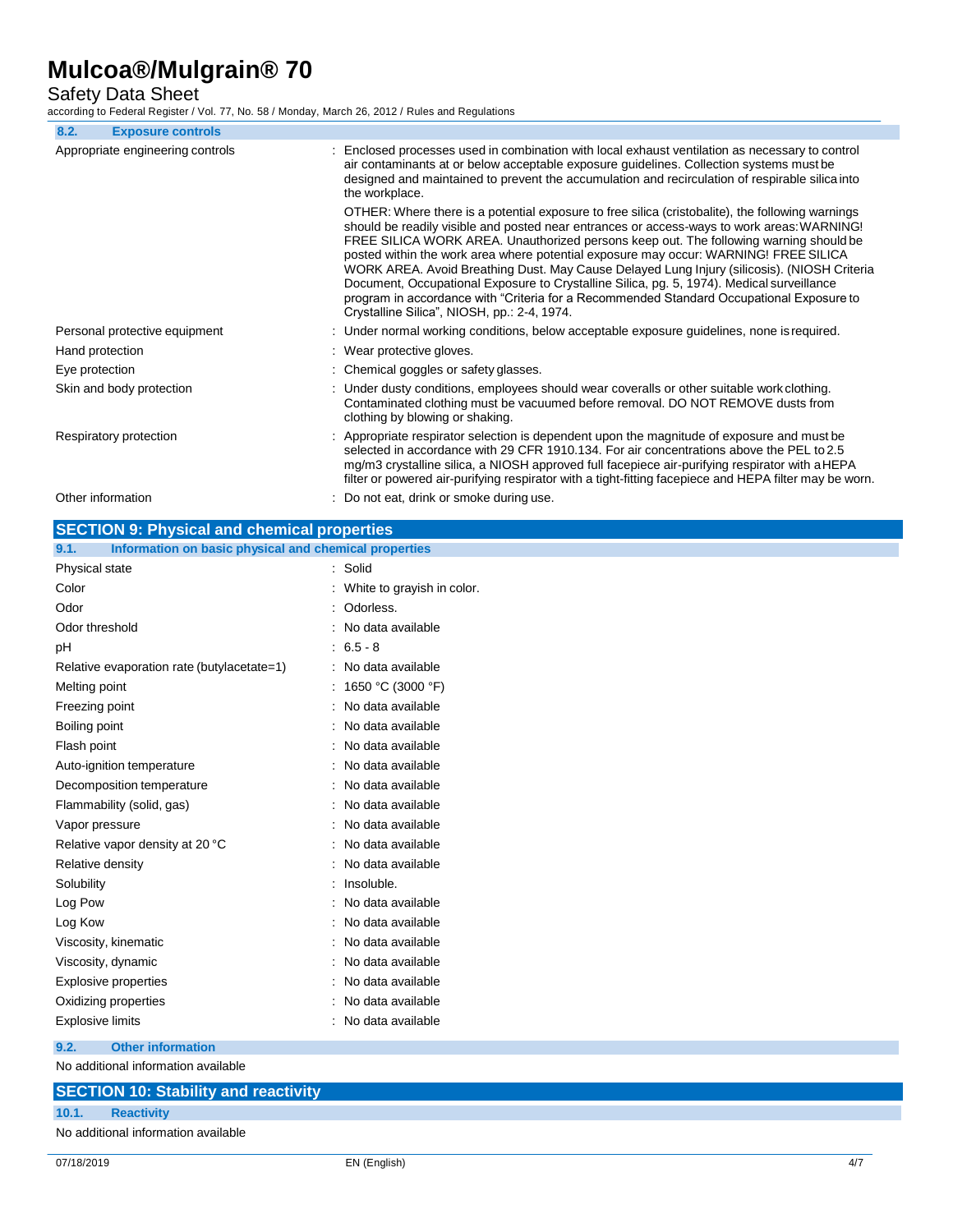### Safety Data Sheet

according to Federal Register / Vol. 77, No. 58 / Monday, March 26, 2012 / Rules and Regulations

|                       | ooranig to Fodoral Rogiotor / Vol. 11, Ro. 60 / Monady, Maron 20, 2012 / Raioo and Roy |                                                                                                                                                                                                                                                                                                                                                                                                                                                                                                              |
|-----------------------|----------------------------------------------------------------------------------------|--------------------------------------------------------------------------------------------------------------------------------------------------------------------------------------------------------------------------------------------------------------------------------------------------------------------------------------------------------------------------------------------------------------------------------------------------------------------------------------------------------------|
| 10.2.                 | <b>Chemical stability</b>                                                              |                                                                                                                                                                                                                                                                                                                                                                                                                                                                                                              |
|                       | Stable. Not established.                                                               |                                                                                                                                                                                                                                                                                                                                                                                                                                                                                                              |
| 10.3.                 | <b>Possibility of hazardous reactions</b>                                              |                                                                                                                                                                                                                                                                                                                                                                                                                                                                                                              |
|                       | Not established.                                                                       |                                                                                                                                                                                                                                                                                                                                                                                                                                                                                                              |
| 10.4.                 | <b>Conditions to avoid</b>                                                             |                                                                                                                                                                                                                                                                                                                                                                                                                                                                                                              |
|                       | Avoid generating dust.                                                                 |                                                                                                                                                                                                                                                                                                                                                                                                                                                                                                              |
| 10.5.                 | <b>Incompatible materials</b>                                                          |                                                                                                                                                                                                                                                                                                                                                                                                                                                                                                              |
|                       |                                                                                        | Silica is incompatible with strong oxidizers (i.e. fluorine, oxygen difluoride and chlorine trifluoride).                                                                                                                                                                                                                                                                                                                                                                                                    |
| 10.6.                 | <b>Hazardous decomposition products</b>                                                |                                                                                                                                                                                                                                                                                                                                                                                                                                                                                                              |
|                       | Thermal decomposition products will produce silicon dioxide and aluminum oxide.        |                                                                                                                                                                                                                                                                                                                                                                                                                                                                                                              |
|                       | <b>SECTION 11: Toxicological information</b>                                           |                                                                                                                                                                                                                                                                                                                                                                                                                                                                                                              |
| 11.1.                 | Information on toxicological effects                                                   |                                                                                                                                                                                                                                                                                                                                                                                                                                                                                                              |
|                       |                                                                                        |                                                                                                                                                                                                                                                                                                                                                                                                                                                                                                              |
| <b>Acute toxicity</b> |                                                                                        | : Not classified                                                                                                                                                                                                                                                                                                                                                                                                                                                                                             |
|                       | Mulcoa®/Mulgrain® 70                                                                   |                                                                                                                                                                                                                                                                                                                                                                                                                                                                                                              |
|                       | Additional information                                                                 | The most common type of silicosis develops following repeated inhalation over time; however,<br>inhalation of high dust concentrations may cause short-term (acute) silicosis                                                                                                                                                                                                                                                                                                                                |
|                       | Calcined Kaolin (Mullite) (1332-58-7)                                                  |                                                                                                                                                                                                                                                                                                                                                                                                                                                                                                              |
|                       | Additional information                                                                 | Kaolin dusts will absorb water if ingested. If water intake is sufficient, kaolin will tend to have a                                                                                                                                                                                                                                                                                                                                                                                                        |
|                       |                                                                                        | laxative effect. When water intake is not sufficient, intestinal obstruction may occur.                                                                                                                                                                                                                                                                                                                                                                                                                      |
|                       | Amorphous silica (7631-86-9)                                                           |                                                                                                                                                                                                                                                                                                                                                                                                                                                                                                              |
|                       | LD50 dermal rat                                                                        | > 2000 mg/kg                                                                                                                                                                                                                                                                                                                                                                                                                                                                                                 |
|                       | LC50 inhalation rat (mg/l)                                                             | $> 2.2$ mg/l                                                                                                                                                                                                                                                                                                                                                                                                                                                                                                 |
|                       | Cristobalite (14464-46-1)                                                              |                                                                                                                                                                                                                                                                                                                                                                                                                                                                                                              |
|                       | Additional information                                                                 | LDLo Rat - 200 mg/kg - Lungs, thorax, or respiration: "Fibrosis focal (pneumoconiosis)"<br>Acute silicosis has been reported for exposure to extremely high crystalline silica exposures<br>particularly when the particle size of the dust is very small. Acute silicosis is rapidly<br>progressive with diffuse pulmonary involvement. The disease is often complicated by<br>tuberculosis and can develop several months after the initial exposure with the possibility of<br>death within 1 or 2 years. |
|                       | Skin corrosion/irritation                                                              | : Not classified                                                                                                                                                                                                                                                                                                                                                                                                                                                                                             |
|                       |                                                                                        | $pH: 6.5 - 8$                                                                                                                                                                                                                                                                                                                                                                                                                                                                                                |
|                       | Serious eye damage/irritation                                                          | : Not classified                                                                                                                                                                                                                                                                                                                                                                                                                                                                                             |
|                       |                                                                                        | pH: 6.5 - 8                                                                                                                                                                                                                                                                                                                                                                                                                                                                                                  |
|                       | Respiratory or skin sensitisation                                                      | : Not classified                                                                                                                                                                                                                                                                                                                                                                                                                                                                                             |
|                       |                                                                                        | (Silica particles < 10 µm are considered respirable; however, particles retained in the lungs are<br>generally much smaller. Silica particles retained in the human lung have median diameters of<br>$0.5 - 0.7 \mu m.$ )                                                                                                                                                                                                                                                                                    |
|                       | Germ cell mutagenicity                                                                 | : Not classified                                                                                                                                                                                                                                                                                                                                                                                                                                                                                             |
|                       | Carcinogenicity                                                                        | : Not classified                                                                                                                                                                                                                                                                                                                                                                                                                                                                                             |
|                       | Mulcoa®/Mulgrain® 70                                                                   |                                                                                                                                                                                                                                                                                                                                                                                                                                                                                                              |
|                       | Additional information                                                                 | IARC and NTP classify respirable crystalline silica as a confirmed or known human<br>carcinogen.                                                                                                                                                                                                                                                                                                                                                                                                             |
|                       | Amorphous silica (7631-86-9)                                                           |                                                                                                                                                                                                                                                                                                                                                                                                                                                                                                              |
| IARC group            |                                                                                        | 3 - Not classifiable                                                                                                                                                                                                                                                                                                                                                                                                                                                                                         |
|                       | <b>Cristobalite (14464-46-1)</b>                                                       |                                                                                                                                                                                                                                                                                                                                                                                                                                                                                                              |
| IARC group            |                                                                                        | 1 - Carcinogenic to humans                                                                                                                                                                                                                                                                                                                                                                                                                                                                                   |
|                       | National Toxicity Program (NTP) Status                                                 | Known Human Carcinogens                                                                                                                                                                                                                                                                                                                                                                                                                                                                                      |
|                       | Reproductive toxicity                                                                  | : Not classified                                                                                                                                                                                                                                                                                                                                                                                                                                                                                             |
|                       |                                                                                        |                                                                                                                                                                                                                                                                                                                                                                                                                                                                                                              |

Specific target organ toxicity (single exposure) : Not classified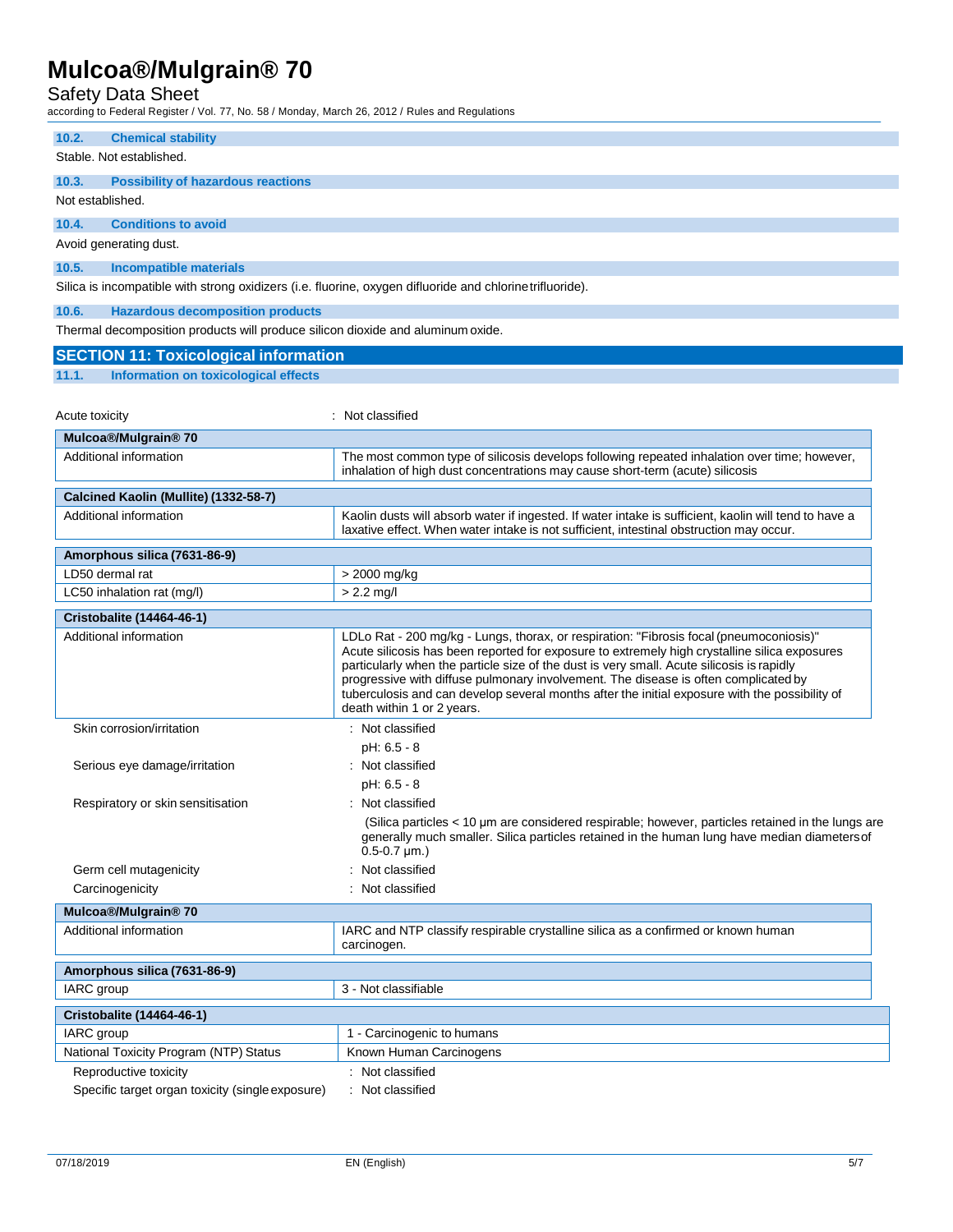### Safety Data Sheet

according to Federal Register / Vol. 77, No. 58 / Monday, March 26, 2012 / Rules and Regulations

| Specific target organ toxicity (repeated<br>exposure)  | Not classified                                                                                                                                                                                                                                                                                                                                                                                                                                                                                                                                                                                          |
|--------------------------------------------------------|---------------------------------------------------------------------------------------------------------------------------------------------------------------------------------------------------------------------------------------------------------------------------------------------------------------------------------------------------------------------------------------------------------------------------------------------------------------------------------------------------------------------------------------------------------------------------------------------------------|
| Aspiration hazard                                      | Not classified                                                                                                                                                                                                                                                                                                                                                                                                                                                                                                                                                                                          |
| Potential Adverse human health effects and<br>symptoms | Based on available data, the classification criteria are not met.                                                                                                                                                                                                                                                                                                                                                                                                                                                                                                                                       |
| Symptoms/injuries after inhalation                     | : Long-term dust exposure may aggravate pre-existing respiratory disease. Persons who<br>develop silicosis have greatly increased risks of developing tuberculosis and workers who are<br>exposed to crystalline silica and smoke have increased risks of lung damage.                                                                                                                                                                                                                                                                                                                                  |
| Symptoms/injuries after skin contact                   | : None anticipated under normal conditions and use.                                                                                                                                                                                                                                                                                                                                                                                                                                                                                                                                                     |
| Symptoms/injuries after eye contact                    | Particulate matter may scratch the cornea or cause other mechanical injury to the eye.                                                                                                                                                                                                                                                                                                                                                                                                                                                                                                                  |
| Symptoms/injuries after ingestion                      | Practically non-toxic. Ingestion is not anticipated under normal working conditions.                                                                                                                                                                                                                                                                                                                                                                                                                                                                                                                    |
| Chronic symptoms                                       | Reported inhalation of respirable cristobalite over a number of years can cause lung disease<br>(silicosis) and increase the risks of developing respiratory cancer. Silicosis is a progressive<br>fibrotic pneumoconiosis which greatly decreases the ability of the lungs to provide oxygen<br>(decreased pulmonary capacity). The disease may progress even if the worker is removed from<br>exposure. The extent and severity of lung injury depends on a variety of factors including particle<br>size, percentage of silica, natural resistance, dust concentration and length of exposure. Long- |

| <b>SECTION 12: Ecological information</b> |                                                                                                                                                                                   |
|-------------------------------------------|-----------------------------------------------------------------------------------------------------------------------------------------------------------------------------------|
| 12.1.<br><b>Toxicity</b>                  |                                                                                                                                                                                   |
| Ecology - general                         | : Mulcoa/Mulgrain 70 is an inert material. It does not contain ozone depleting substances<br>and is not expected to exert an ecotoxic effect or bioconcentrate in the food chain. |

term exposure to kaolin dust has caused fibrosis in experimental animals and workers.

| 12.2.<br><b>Persistence and degradability</b> |                  |  |
|-----------------------------------------------|------------------|--|
| Mulcoa®/Mulgrain® 70                          |                  |  |
| Persistence and degradability                 | Not established. |  |
| Amorphous silica (7631-86-9)                  |                  |  |
| Persistence and degradability                 | Not established. |  |
| 12.3.<br><b>Bioaccumulative potential</b>     |                  |  |
| Mulcoa®/Mulgrain® 70                          |                  |  |
| Bioaccumulative potential                     | Not established. |  |
| Amorphous silica (7631-86-9)                  |                  |  |
| Bioaccumulative potential                     | Not established. |  |
| 12.4.<br><b>Mobility in soil</b>              |                  |  |

No additional information available

| <b>SECTION 13: Disposal considerations</b> |                                |                                                                         |  |  |
|--------------------------------------------|--------------------------------|-------------------------------------------------------------------------|--|--|
| 13.1.                                      | Waste treatment methods        |                                                                         |  |  |
|                                            | Waste disposal recommendations | Dispose in a safe manner in accordance with local/national regulations. |  |  |
|                                            |                                |                                                                         |  |  |

| <b>SECTION 14: Transport information</b>            |                                           |  |
|-----------------------------------------------------|-------------------------------------------|--|
| In accordance with DOT                              |                                           |  |
| No dangerous good in sense of transport regulations |                                           |  |
| <b>Additional information</b>                       |                                           |  |
| Other information                                   | : No supplementary information available. |  |

### **ADR**

Transport document description : : : :

### **Transport by sea**

Product is inert (not biodegradable) The product does not suffer chemical degradation. Cargo is not harmful to marine environment. NON-HME Effects similar to common clay or heavy clay soils. Removable with water jets.